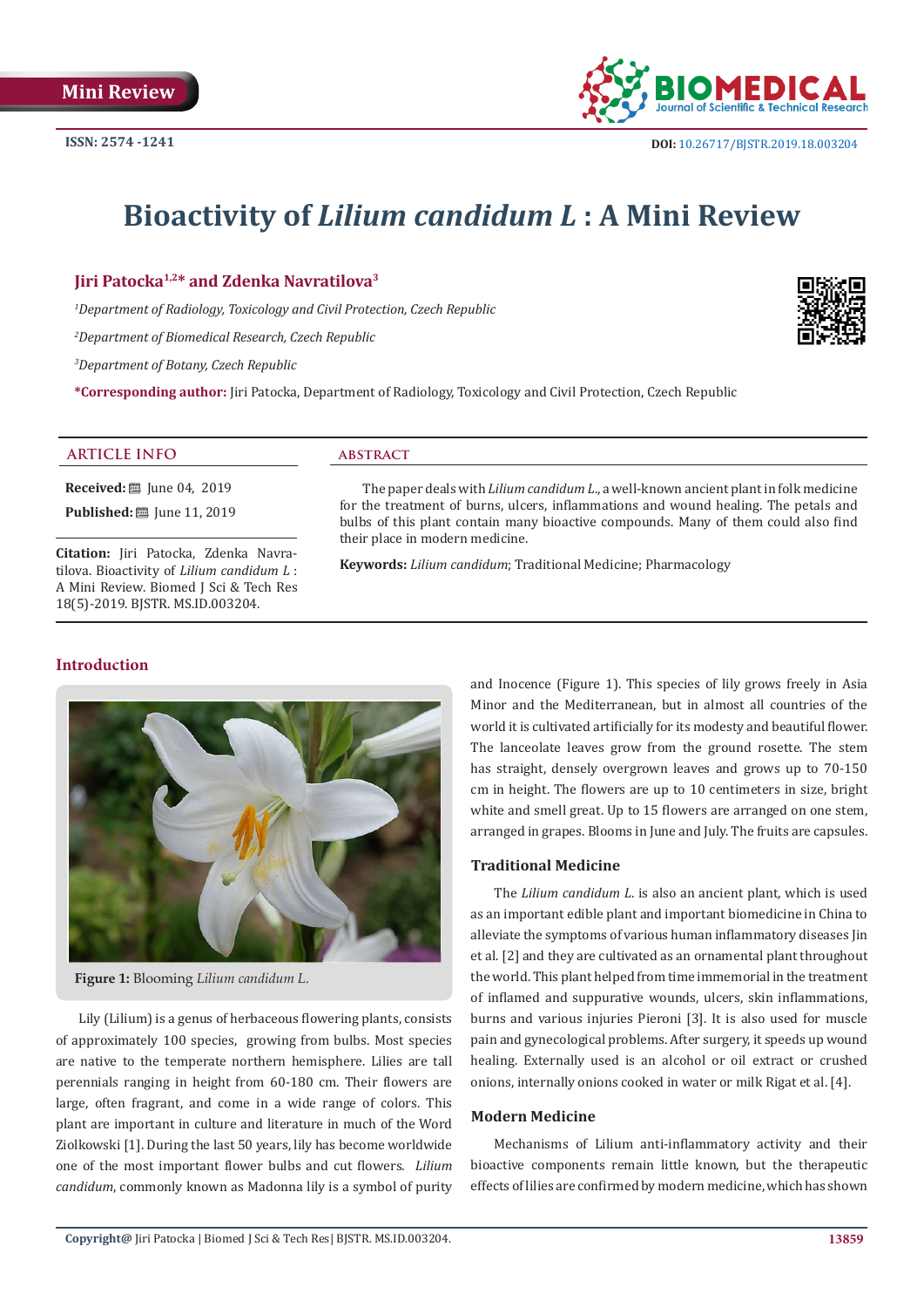its healing, anti-inflammatory, analgesic, antioxidant, and other effects Vachalkova et al. [5-7]. Many biologically active substances were isolated from an ethanolic extract of flowers and onions of *L*. *candidum*. These are mainly flavonoids (quercetin, isorhamnetin, kaempferol) Tappi et al. [8], but numerous other bioactive substances have been found in the plant: carotenoids Tappi et al. [9]

steroidal alkaloids, pyrrole alkaloids (lilalin, jatrophan), steroids (beta-sitosterol) and steroid saponins of furostane and spinostane type, tannins, polysaccharides, organic acids and amino acids Haladova et al. [10-19]. The structural formulas of some important Lilium compounds are shown in Figure 2.



**Figure 2:** Important bioactive components of *Lilium candidum*.

- a) Jatrophan,
- b) 5-hydroxy-3-methyl-1-(3-methyl-2-oxo-3-pyrroline-5-yl)-3-pyrroline-2-on,
- c) 5,5-oxydi-(3-methyl-3-pyroline-2-on),
- d) kaempferol,
- e) (25S)-3β-{β-D-glucopyranosyl-(1→4)-[α-L-rhamnopyranosyl-(1→2)]-β-D-glucopyranosyloxy}spirost-5-ene-27-ol.

#### **Anti-Inflammatory Activity**

*L. candidum* extract is well known as an anti-inflammarory remedy for ulcers and burns and it is also proven means against healing of wounds Rasoulinezhad et al. [20]. Many steroids and steroid glycosides are likely to be responsible for the antiinflammatory effects of lilies Munafo et al. [21,22] Spirostanol and furostanol saponins were isolated from the fresh bulbs of *L. candidum* Mimaki et al. [14,15]. Beta-sitosterol and beta-sitosterol glucoside were isolated from the butanolic extract of petals [14,15].

#### **Antitumor Activity**

Results of Tokgun et al. [23] indicate that *L. candidum* extracts have cytotoxic effects on human breast carcinoma cell line MCF-7 cells and that this cytotoxic effect comes from P<sup>53</sup>-mediated stimulation of apoptosis. The anti-tumor effect may be due to the

polysaccharide that were isolated by Han et al. [24] and which enhances immune function in H22 tumor bearing mice and inhibits H22 tumor growth. Also, alkaloids of showed cytotoxic activity against MCF-7 with  $IC_{50}$  of 244.8 µg/ml Al-Bayati [25].

#### **Hepatoprotective Activity**

The study of Devi et al. [26] have shown that the methanol extract of flowers of *L. candidum* contain some active ingredients with the hepatoprotective potential. The bioactive substance responsible for the hepatoprotective effect of this plant is unknown.

#### **Toxicology and Side Effects**

All parts of the plant are toxic in cats. Cats are the only species known to develop renal damage from lilies Bates et al. [27]. The mechanism of toxicity remains unknown Hall [28]. Pyrroline and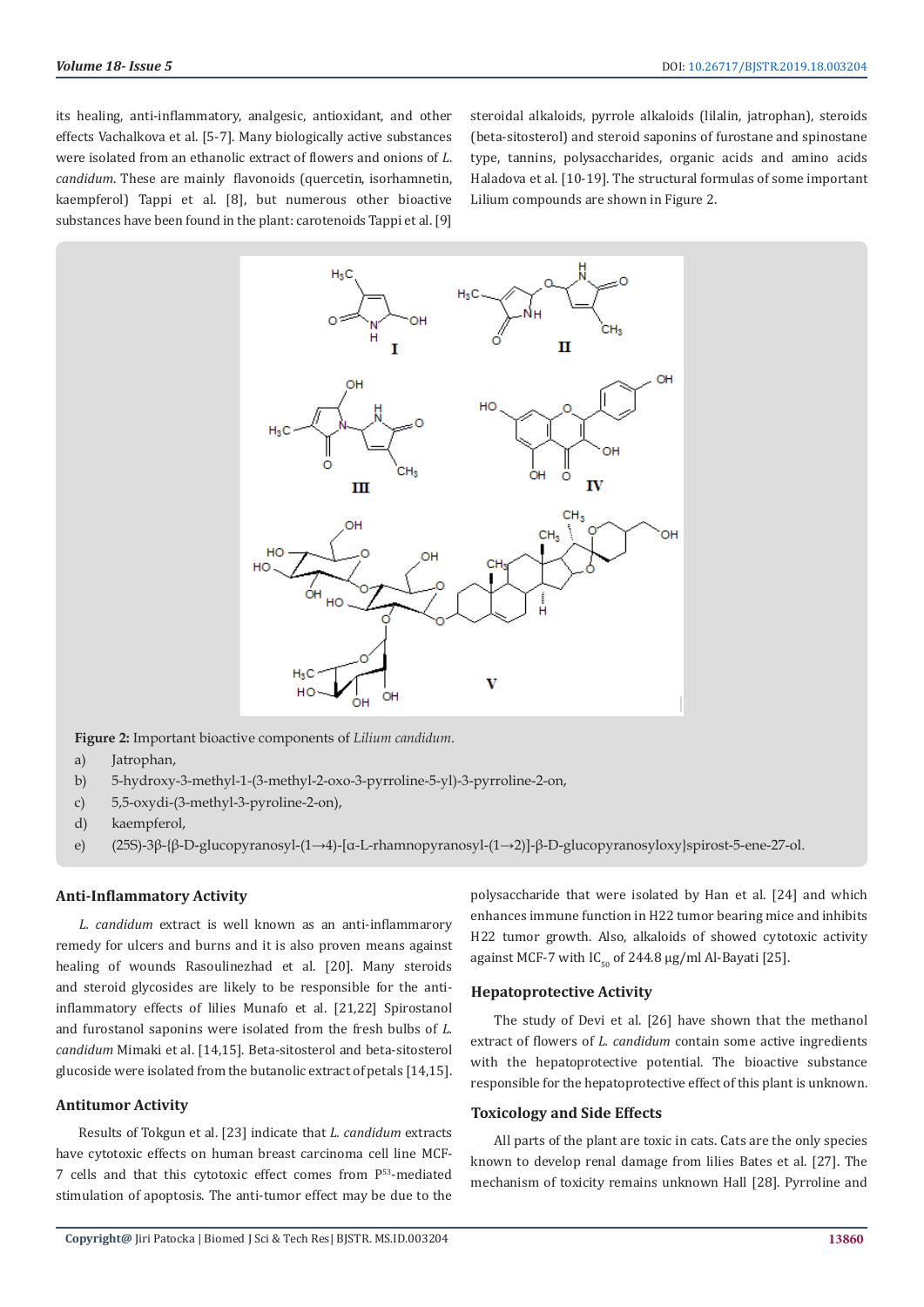pyrrolidine alkaloids of *L. candidum* may be enrolled in inducing signifiant oxidative stress and DNA damage, which lead to cell apoptosis or necrosis Al-Bayati et al. [25].

#### **Conclusion**

*Lilium candidum L*. with beautiful large white flowers is a species which grows in Asia Minor and the Mediterranean. It is a bulbous plant with beautifully scented flowers and is used in the floral industry and in folk medicine. The plant contains a number of bioactive substances that exhibit anti-inflammatory, cytotoxic, hepatoprotective and antitumor effects. This data could be useful for health research programs, particularly in clarifying the pharmacological potential and activity of natural plant compounds.

#### **Competing Interest**

The authors declare that they have no competing interests.

#### **Acknowledgment**

This work was supported by the long-term organization development plan of University Hospital, Hradec Kralove, Czech Republic.

#### **References**

- 1. [Ziolkowski EJ, Lily III \(2018\) Literature and Music. In: de Gray W \(ed\).](https://www.degruyter.com/view/db/ebr)  [Encyclpedia of the Bible and Its Reception. 16: 678-683.](https://www.degruyter.com/view/db/ebr)
- 2. [Jin L, Zhang Y, Yan L, Guo Y, Niu L \(2012\) Phenolic compounds and](https://www.ncbi.nlm.nih.gov/pubmed/22864243)  [antioxidant activity of bulb extracts of six Lilium species native to China.](https://www.ncbi.nlm.nih.gov/pubmed/22864243)  [Molecules 17\(8\): 9361-9378.](https://www.ncbi.nlm.nih.gov/pubmed/22864243)
- 3. [Pieroni A \(2000\) Medicinal plants and food medicines in the folk](https://www.ncbi.nlm.nih.gov/pubmed/10837988)  [traditions of the upper Lucca Province, Italy. J Ethnopharmacol 70\(3\):](https://www.ncbi.nlm.nih.gov/pubmed/10837988)  [235-273.](https://www.ncbi.nlm.nih.gov/pubmed/10837988)
- 4. [Rigat M, Valles J, D Ambrosio U, Gras A, Iglesias J, et al. \(2015\) Plants](https://www.ncbi.nlm.nih.gov/pubmed/25666424)  with topical uses in the Ripoll[ès district \(Pyrenees, Catalonia, Iberian](https://www.ncbi.nlm.nih.gov/pubmed/25666424)  [Peninsula\): ethnobotanical survey and pharmacological validation in](https://www.ncbi.nlm.nih.gov/pubmed/25666424)  [the literature. J Ethnopharmacol164: 162-179.](https://www.ncbi.nlm.nih.gov/pubmed/25666424)
- 5. [Vachalkova A, Eisenreichova E, Haladová M, Mucaji P, Józová B, et al.](https://www.ncbi.nlm.nih.gov/pubmed/11130250)  [\(2000\) Potential carcinogenic and inhibitory activity of compounds](https://www.ncbi.nlm.nih.gov/pubmed/11130250)  isolated from *Lilium candidum L*[. Neoplasma 47\(5\): 313-318.](https://www.ncbi.nlm.nih.gov/pubmed/11130250)
- 6. [Jarmolinsky L, Zakkai M, Ben Shabat S, Mills D, Huleihel M \(2009\)](https://www.ncbi.nlm.nih.gov/pubmed/19703599)  [Antiviral activity of ethanol extracts of](https://www.ncbi.nlm.nih.gov/pubmed/19703599) *Ficus binjamina* and *Lilium candidum in vitro*[. N Biotechnol 26\(6\): 307-313.](https://www.ncbi.nlm.nih.gov/pubmed/19703599)
- 7. [Mallon R, Lorrain B, Corral P, Lota F, Michoux F \(2016\) Plant](https://www.researchgate.net/publication/311658548_Plant_biotechnology_a_sustainable_source_of_bioactive_compounds_from_Lilium_candidum)  [biotechnology, a sustainable source of bioactive compounds from](https://www.researchgate.net/publication/311658548_Plant_biotechnology_a_sustainable_source_of_bioactive_compounds_from_Lilium_candidum) *Lilium candidum*[. Planta Medica 82\(01\): 776.](https://www.researchgate.net/publication/311658548_Plant_biotechnology_a_sustainable_source_of_bioactive_compounds_from_Lilium_candidum)
- 8. [Tappi G, Karrer P \(1949\) Isorhamnetin aus den Staubblättern von Lilium](https://onlinelibrary.wiley.com/doi/abs/10.1002/hlca.19490320143)  [candidum. Helv Chim Acta. 32\(1\): 322.](https://onlinelibrary.wiley.com/doi/abs/10.1002/hlca.19490320143)
- 9. [Tappi G, Karrer P \(1949\) Ueber die Carotinoide aus den Staubbeuteln](https://onlinelibrary.wiley.com/doi/abs/10.1002/hlca.19490320111)  von *Lilium candidum*, Cis-*Antheraxanthin*[. Helv Chim Acta 32\(1\): 50-55.](https://onlinelibrary.wiley.com/doi/abs/10.1002/hlca.19490320111)
- 10. Haladova M, Buckova A, Eisenreichova E, Uhrin D, Tomko J (1987) Jatropham in *Lilium candidum L*. Chem Papers 41: 835-837.
- 11. [Haladova M, Buckova A, Eisenreichova E, Tomko J, Uhrin D, et al. \(1991\)](http://cccc.uochb.cas.cz/56/2/0436/) [Dimeric pyrroline alkaloids from](http://cccc.uochb.cas.cz/56/2/0436/) *Lilium candidum L*. Collect Czech Chem [Commun 56\(2\): 436-438.](http://cccc.uochb.cas.cz/56/2/0436/)
- 12. Uhrin D, Buckova A, Eisenreichova E, Haladova M, Tomko J (1989) Constituents of *Lilium candidum L*. Chem Papers 43: 793-796.
- 13. [Kuroda M, Sashida Y, Hatakeyama Y \(1998\) New steroidal constituents](https://www.ncbi.nlm.nih.gov/pubmed/9845961) from the bulbs of *Lilium candidum.* [Chem Pharm Bull \(Tokyo\) 46\(11\):](https://www.ncbi.nlm.nih.gov/pubmed/9845961) [1829-1832.](https://www.ncbi.nlm.nih.gov/pubmed/9845961)
- 14. [Mimaki Y, Satou T, Kuroda M, Sashida Y, Hatakeyama Y \(1998\) New](https://www.ncbi.nlm.nih.gov/pubmed/9845961) [steroidal constituents from the bulbs of](https://www.ncbi.nlm.nih.gov/pubmed/9845961) *Lilium candidum*. Chem Pharm [Bull \(Tokyo\) 46\(11\): 1829-1832.](https://www.ncbi.nlm.nih.gov/pubmed/9845961)
- 15. [Mimaki Y, Satou T, Kuroda M, Sashida Y, Hatakeyama Y \(1999\) Steroidal](https://www.ncbi.nlm.nih.gov/pubmed/10389269) [saponins from the bulbs of Lilium candidum. Phytochemistry 51\(4\):](https://www.ncbi.nlm.nih.gov/pubmed/10389269) [567-573.](https://www.ncbi.nlm.nih.gov/pubmed/10389269)
- 16. [Eisenreichova E, Haladova M, Mucaji P, Budesinsky M, Ubik K \(2000\) A](https://www.ncbi.nlm.nih.gov/pubmed/10944793) [new steroidal saponin from the bulbs of](https://www.ncbi.nlm.nih.gov/pubmed/10944793) *Lilium candidum* L. Pharmazie [55\(7\): 549-550.](https://www.ncbi.nlm.nih.gov/pubmed/10944793)
- 17. [Mucaji P, Haladova M, Eisenreichova E, Budesinsky M, Ubik K \(2000\)](https://www.ncbi.nlm.nih.gov/pubmed/10953439) Sterols in *Lilium candidum L*[. Ceska Slov Farm 49\(1\): 29-31.](https://www.ncbi.nlm.nih.gov/pubmed/10953439)
- 18. [Mucaji P, Haladova M, Eisenreichova E, Budesinsky M, Ubik K \(1996\)](https://www.researchgate.net/publication/31911422_Jatropham_5-O-b-D-Glucopyranoside_from_Lilium_candidum_L) [Jatropham 5-O-β-D-glucopyranoside from](https://www.researchgate.net/publication/31911422_Jatropham_5-O-b-D-Glucopyranoside_from_Lilium_candidum_L) *Lilium candidum L*. Collect [Czech Chem Commun 61\(11\): 1662-1664.](https://www.researchgate.net/publication/31911422_Jatropham_5-O-b-D-Glucopyranoside_from_Lilium_candidum_L)
- 19. [Erdogan I, Sener B, Atta-ur-Rahman \(2001\) Etioline, a steroidal alkaloid](https://www.ncbi.nlm.nih.gov/pubmed/11274774) from *Lilium candidum L*[. Biochem Syst Ecol 29\(5\): 535-536.](https://www.ncbi.nlm.nih.gov/pubmed/11274774)
- 20. [Rasoulinezhad S, Yekta NH, Fallah E \(2019\) Promising pain-relieving](https://www.ncbi.nlm.nih.gov/pmc/articles/PMC6436283/) [activity of an ancient Persian remedy \(mixture of white Lily in sesame](https://www.ncbi.nlm.nih.gov/pmc/articles/PMC6436283/) [oil\) in patients with chronic low back pain. J Family Med Prim Care 8\(2\):](https://www.ncbi.nlm.nih.gov/pmc/articles/PMC6436283/) [634.](https://www.ncbi.nlm.nih.gov/pmc/articles/PMC6436283/)
- 21. [Munafo Jr JP, Ramanathan A, Jimenez LS, Gianfagna TJ \(2010\) Isolation](https://pubs.acs.org/doi/abs/10.1021/jf101410d) [and structural determination of steroidal glycosides from the bulbs of](https://pubs.acs.org/doi/abs/10.1021/jf101410d) Easter lily (*Lilium longiflorum Thunb*[.\). J Agr Food Chem 58\(15\): 8806-](https://pubs.acs.org/doi/abs/10.1021/jf101410d) [8813.](https://pubs.acs.org/doi/abs/10.1021/jf101410d)
- 22. [Munafo Jr JP, Gianfagna TJ \(2015\) Chemistry and biological activity of](https://www.ncbi.nlm.nih.gov/pubmed/25407469) [steroidal glycosides from the Lilium genus. Natural Prod Rep 32\(3\): 454-](https://www.ncbi.nlm.nih.gov/pubmed/25407469) [477.](https://www.ncbi.nlm.nih.gov/pubmed/25407469)
- 23. [Tokgun O, Akca H, Mammadov R, Aykurt C, Deniz G \(2012\) Convolvulus](https://www.ncbi.nlm.nih.gov/pubmed/22897477) [galaticus, Crocus antalyensis, and](https://www.ncbi.nlm.nih.gov/pubmed/22897477) *Lilium candidum* extracts show their [antitumor activity through induction of p53-mediated apoptosis on](https://www.ncbi.nlm.nih.gov/pubmed/22897477) [human breast cancer cell line MCF-7 cells. J Med Food 15\(11\): 1000-](https://www.ncbi.nlm.nih.gov/pubmed/22897477) [1005.](https://www.ncbi.nlm.nih.gov/pubmed/22897477)
- 24. [Han H, Xie HC \(2013\) A study on the extraction and purification process](https://www.ncbi.nlm.nih.gov/pmc/articles/PMC3847389/) [of lily polysaccharide and its anti-tumor effect. African J Trad Compl](https://www.ncbi.nlm.nih.gov/pmc/articles/PMC3847389/) [Allter Med 10\(6\): 485-489.](https://www.ncbi.nlm.nih.gov/pmc/articles/PMC3847389/)
- 25. [Al-Bayati N \(2018\) Antiproliferative Activity of](https://www.researchgate.net/publication/327570444_Antiproliferative_activity_of_Lilium_candidum_Alkaloid_extract_on_human_breast_cancer_cell_line) *Lilium candidum* Alkaloid [Extract on Human Breast Cancer Cell Line. J Pharm Sci Res 10\(8\): 2014-](https://www.researchgate.net/publication/327570444_Antiproliferative_activity_of_Lilium_candidum_Alkaloid_extract_on_human_breast_cancer_cell_line) [2016.](https://www.researchgate.net/publication/327570444_Antiproliferative_activity_of_Lilium_candidum_Alkaloid_extract_on_human_breast_cancer_cell_line)
- 26. Devi NI, Kumar SN, Rajaram C (2016) Evaluation of hepatoprotective activity of *Lilium candidum L*. in experimental animal models. World J Pharmaceu Res 5(12): 725-749.
- 27. Bates N (2015) Lily toxicity in cats. Feline Focus 1(9): 333-337.
- 28. [Hall JO \(1992\) Nephrotoxicity of Easter lily \(](https://digitalcommons.usu.edu/advs_facpub/151/)*Lilium longiflorum*) when [ingested by the cat. J Vet Intern Med 6: 121.](https://digitalcommons.usu.edu/advs_facpub/151/)